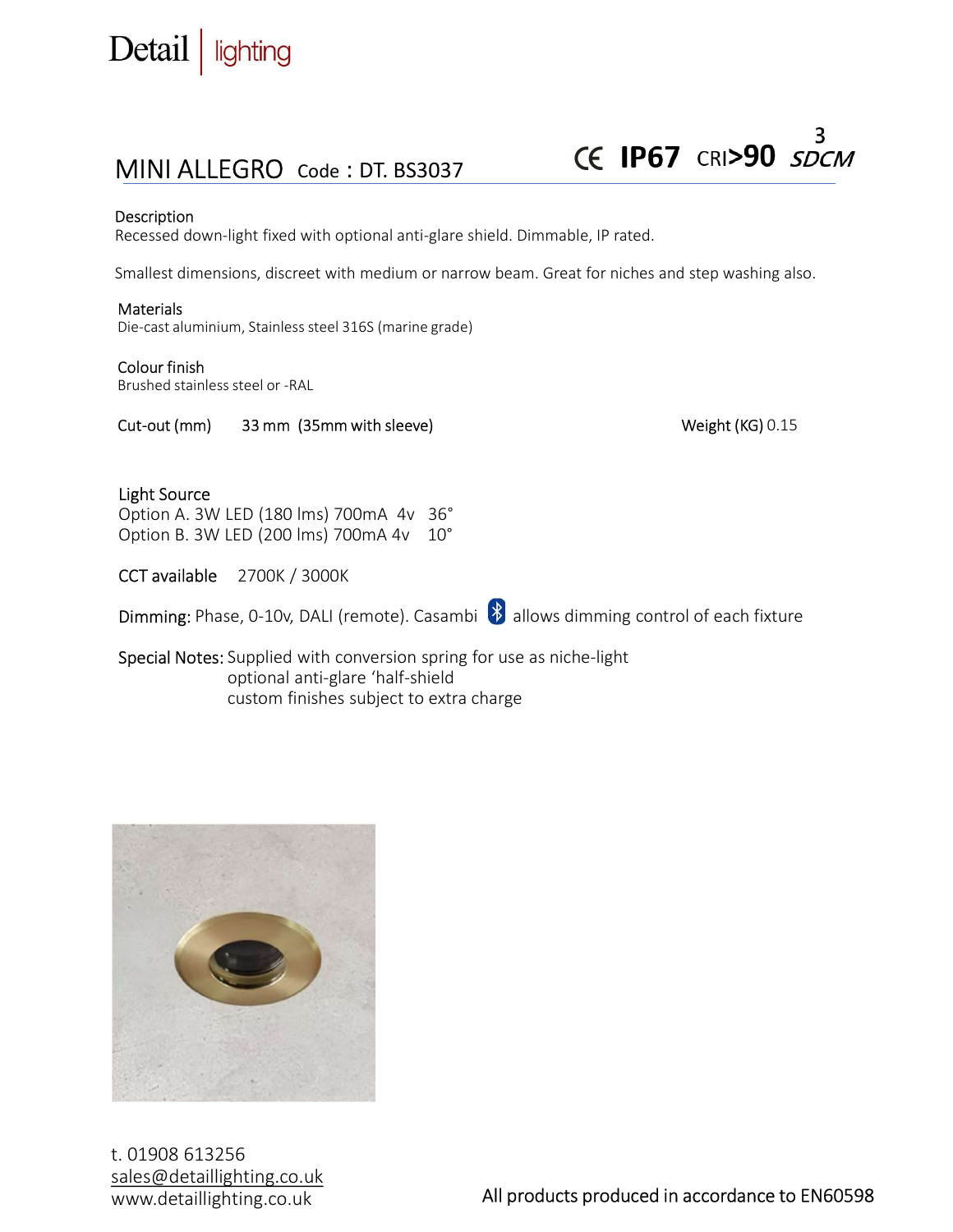### Detail lighting

# Mini Allegro



Supplied with fixing circlip for recessing in void



### REDUCE CABLE SIZE IN ORDER TO MAKE SECURE CONNECTION

### WIRE-IN-SERIES

around fittings.



Driver does not pass through hole



Optional sleeve for step lighting

### Accessories available to order

-conversion spring for use as niche-light -anti-glare 'half-shield'

t. 01908 613256 sales@detaillighting.co.uk www.detaillighting.co.uk

We reserve the right to change or withdraw specifications without prior notice E.&.O.E